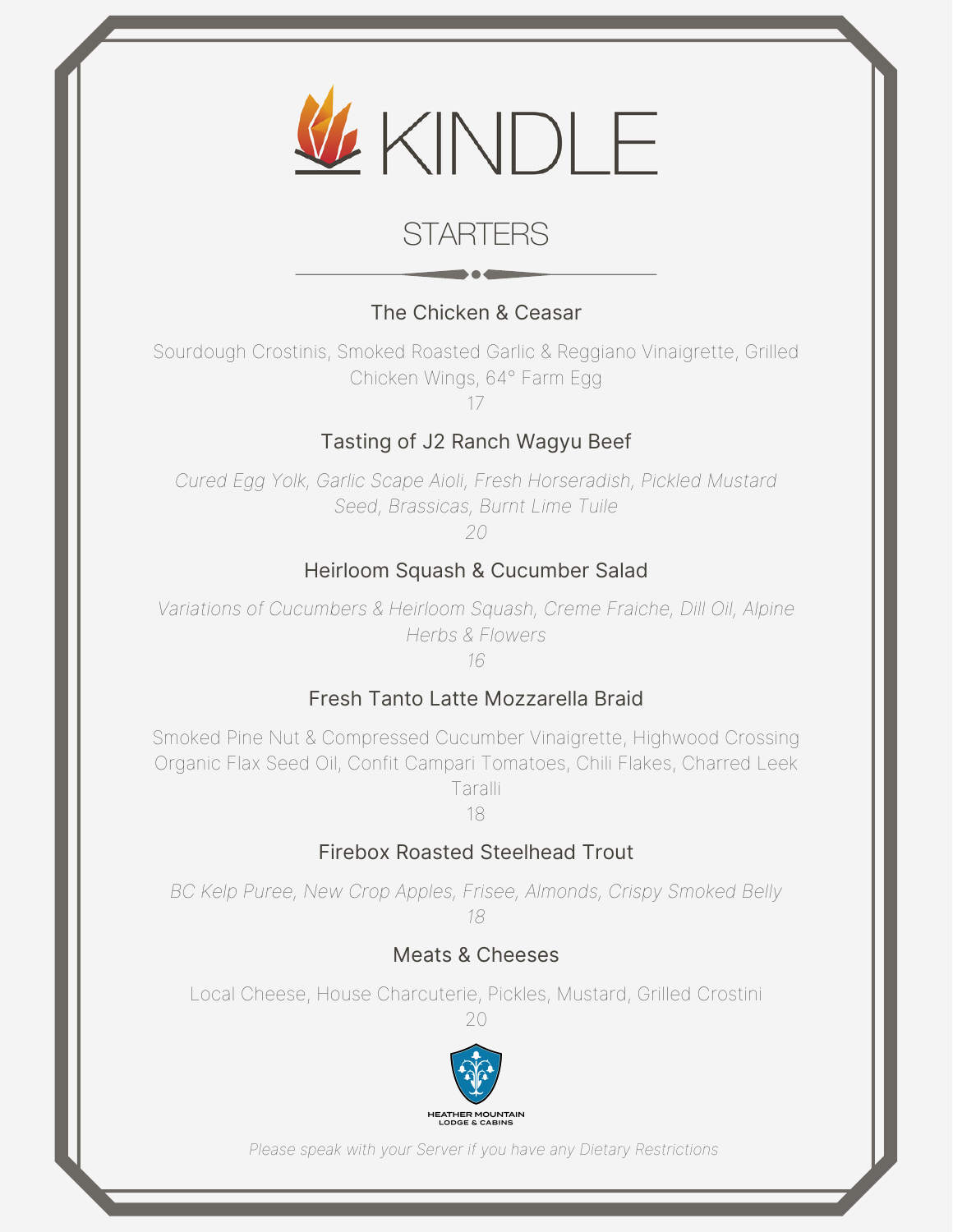

# MAINS

#### Locally Sourced Flame Broiled Beef

Smoked Roasted Garlic Pomme Puree, Horseradish Sauce Green, Fire Roasted Leeks, "Vichyssoise", Smoked Swiss Chard *60*

Blue Goose Organic Beef Tri-Tip 8oz No Supplement

J2 Ranch Angus Beef Ribeye 8oz No Supplement

J2 Ranch Bison Tenderloin 8oz \$10 Supplement

J2 Ranch Wagyu Beef Ribeye 8oz \$55 Supplement *(aged for 200 days in local beeswax)*

Whiskey Hill Farms Longhorn Beef Strip Loin 8oz \$20 Supplement

*Supplements are not included in Dining Packages*

#### Roasted Canadian Rangeland Elk Strip Loin

Spring Pea & Smoked Ricotta Tortellini, Sumac & Cured Egg Yolk Gremolata *40*

#### Smoked J2 Ranch Beef Cheek

Birch Braised, Dark Rye Sourdough Rigatoni, Celeriac Mousse, Flame Grilled Carrots

*45*

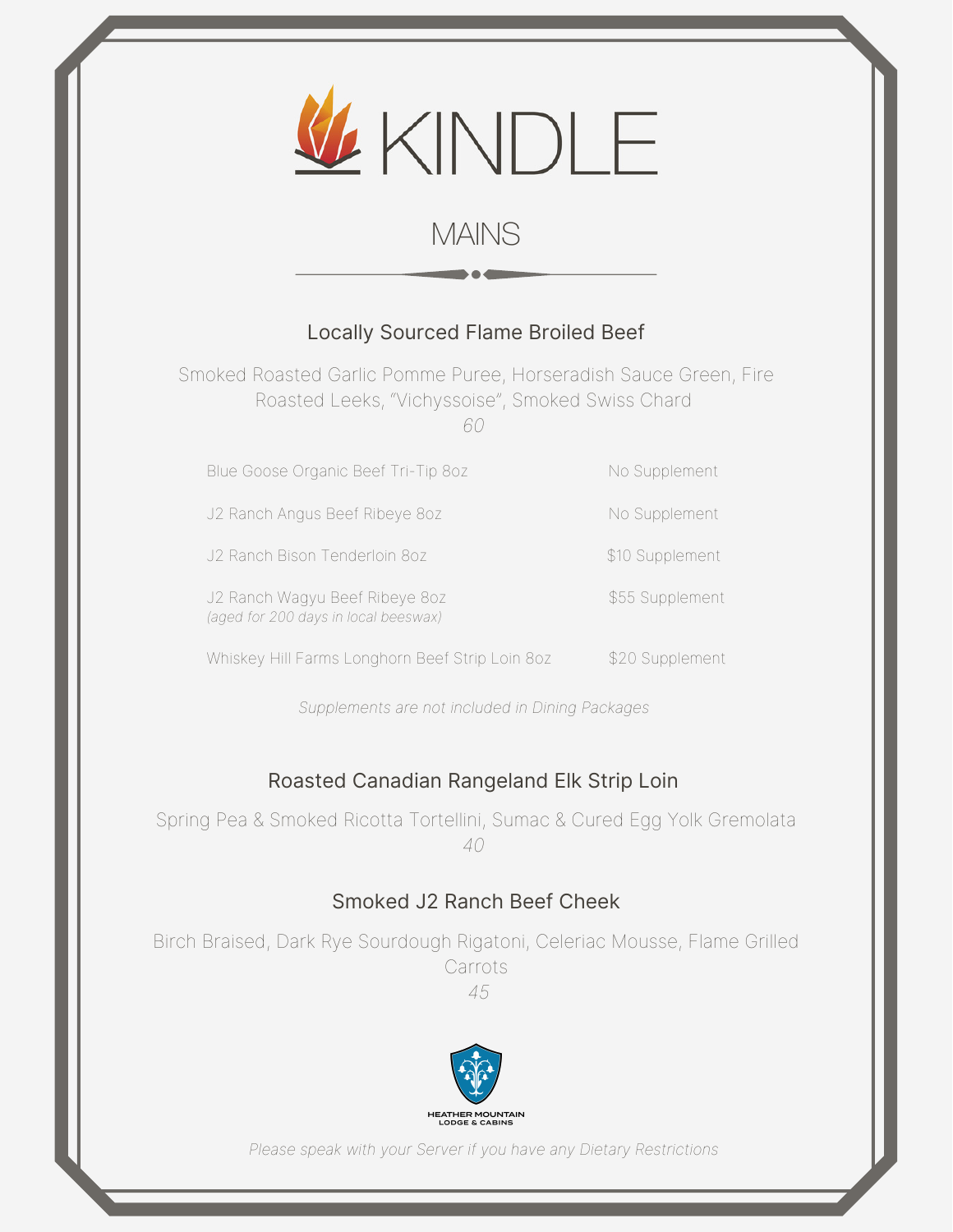

# MAINS

#### Ember Baked Columbia Valley Cauliflower

Charred leek & Smoked Almond "Yogurt", Alpine Herbs, Brown Butter Gnocchi, Mustard Seed & Verjus Glaze, Gorgonzola *35*

#### High Hung Yarrow Meadows Duck Breast

Air Dried & Birch Syrup Glazed for 10 days, Organic Porridge, Roasted Beets, Pickled Plums, False Solomans-Seal

*39*

#### Smoked Flaxseed Oil Poached Halibut

Highwood Crossing Organic Flaxseed Oil, Charred Spring Brassicas, 'Nduja & Spot Prawn Madeleines, Buttermilk, Spiced Popcorn

*45*